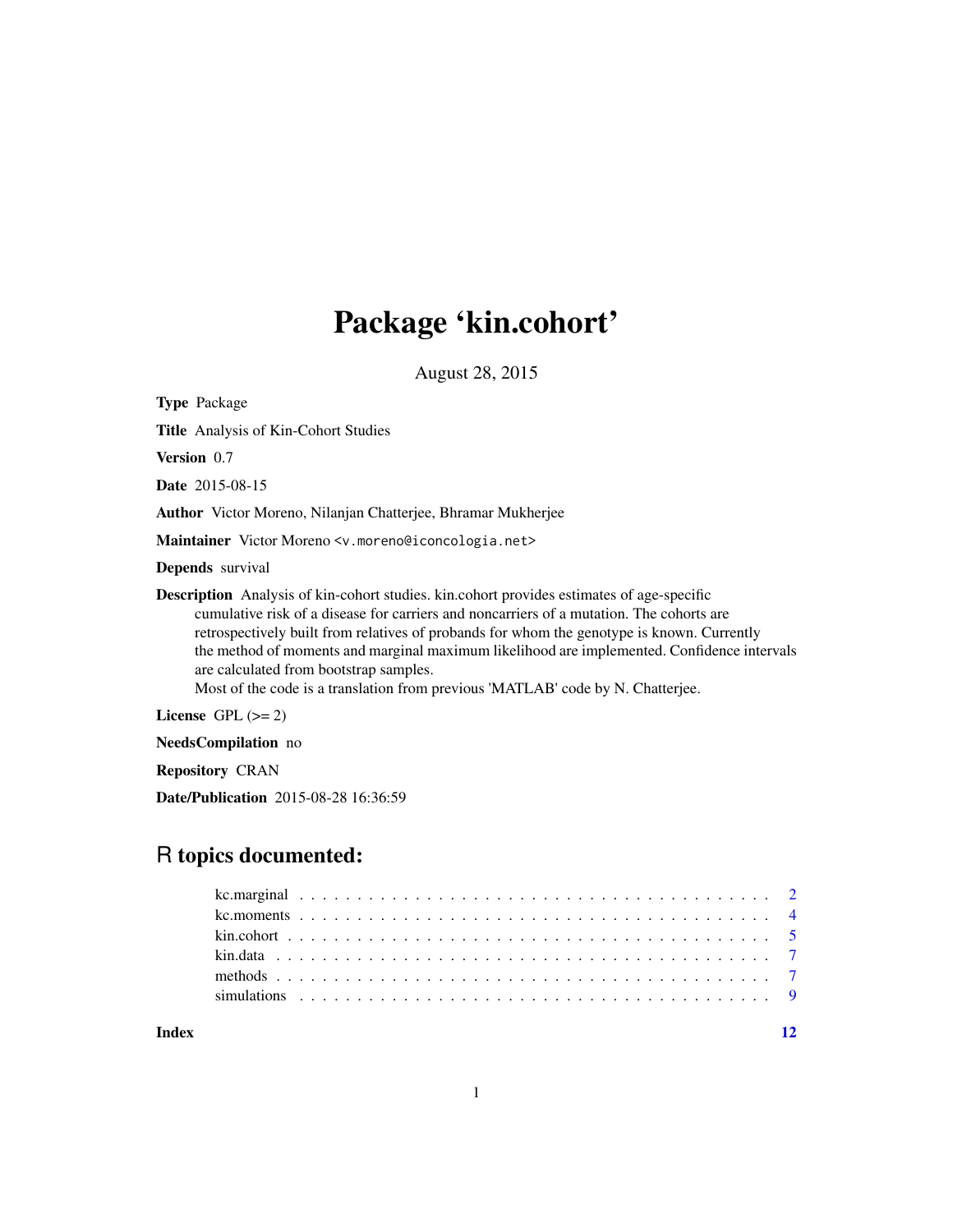### Description

This function estimates cumulative risk and hazard at given ages for carriers and noncarriers of a mutation based on the probands genotypes. It uses the Marginal Maximum Likelihood estimation method (Chatterjee and Wacholder, 2001). Piece-wise exponential distribution is assumed for the survival function.

# Usage

```
kc.marginal(t, delta, genes, r, knots, f, pw = rep(1,length(t)),
            set = NULL, B = 1, maxit = 1000, tol = 1e-5, subset,
            logrank=TRUE, trace=FALSE)
```
# Arguments

| t            | time variable. Usually age at diagnosis or at last follow-up                                                                                                                                                                                                               |
|--------------|----------------------------------------------------------------------------------------------------------------------------------------------------------------------------------------------------------------------------------------------------------------------------|
| delta        | disease status $(1: event, 0: no event)$                                                                                                                                                                                                                                   |
| genes        | factor or numeric vector (1 gene), matrix or dataframe (2 genes) with genotypes<br>of proband numeric. factors and data.frame with factors are prefered in order<br>to use user-defined labels. Otherwise use codes (1:noncarrier, 2: carrier, 3: ho-<br>mozygous carrier) |
| r            | relationship with proband 1:parent, 2:sibling 3:offspring 0:proband. Probands<br>will be excluded from analysis and offspring will be recoded 1 internally.                                                                                                                |
| knots        | time points (ages) for cumulative risk and hazard estimates                                                                                                                                                                                                                |
| $\mathsf{f}$ | vector of mutation allele frequencies in the population                                                                                                                                                                                                                    |
| pw           | prior weights, if needed                                                                                                                                                                                                                                                   |
| set          | family id (only needed for bootstrap)                                                                                                                                                                                                                                      |
| <sub>B</sub> | number of boostrap samples (only needed for bootstrap)                                                                                                                                                                                                                     |
| maxit        | max number of iterations for the EM algorithm                                                                                                                                                                                                                              |
| tol          | convergence tolerance                                                                                                                                                                                                                                                      |
| subset       | logical condition to subset data                                                                                                                                                                                                                                           |
| logrank      | Perform a logrank test                                                                                                                                                                                                                                                     |
| trace        | Show iterations for bootstrap                                                                                                                                                                                                                                              |
|              |                                                                                                                                                                                                                                                                            |

# Value

object of classes "kin.cohort" and "chatterjee".

cumrisk matrix with cumulative risk estimates for noncarriers, carriers and the cumulative risk ratio. Estimates are given for the times indicated in the knot vector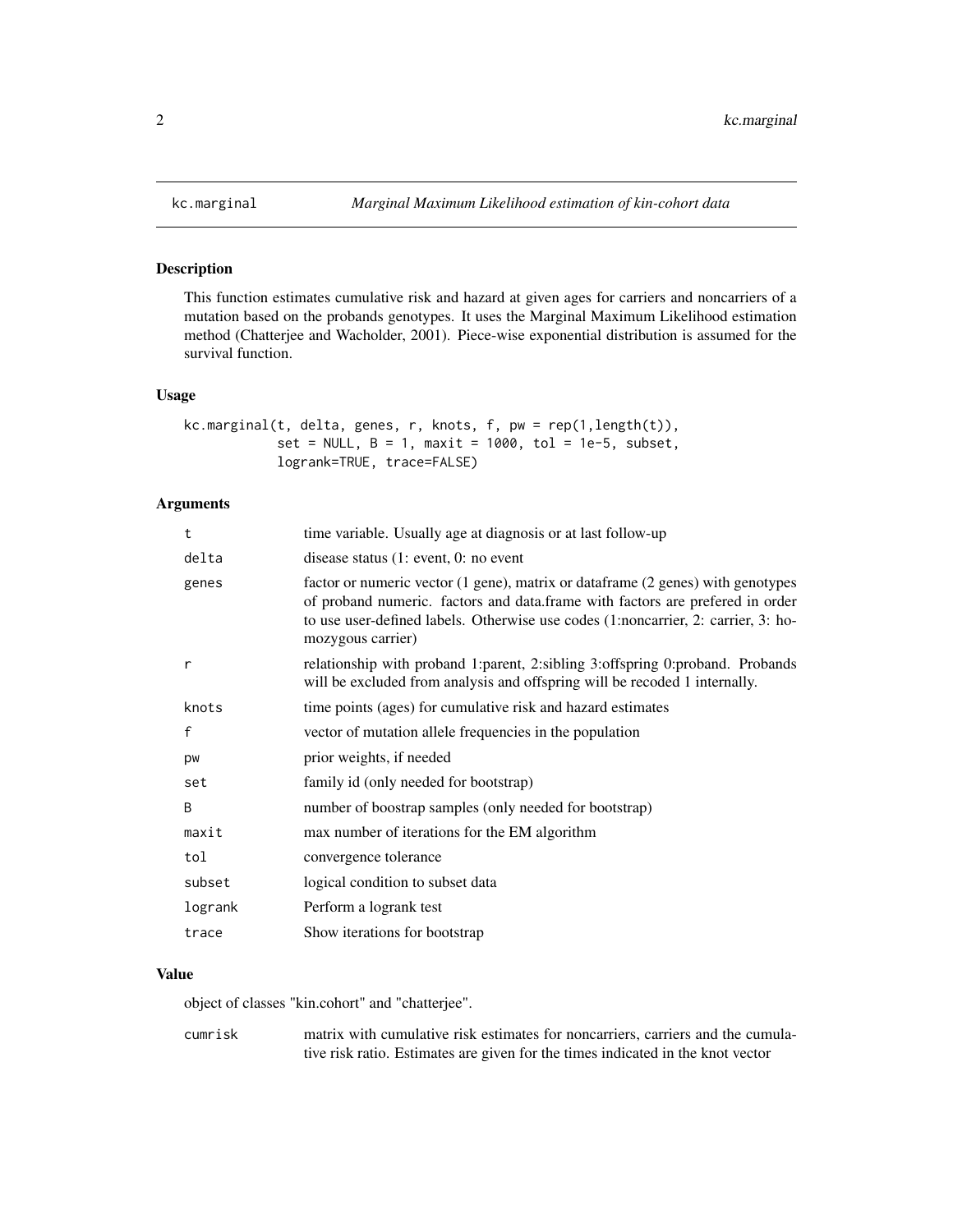# <span id="page-2-0"></span>kc.marginal 3

| hazard    | matrix with hazard estimates for noncarriers, carriers and the hazard ratio. Esti-<br>mates are given for the times indicated in the knot vector |
|-----------|--------------------------------------------------------------------------------------------------------------------------------------------------|
| knots     | vector of knots                                                                                                                                  |
| conv      | if the EM algorithm converged                                                                                                                    |
| niter     | number of iterations needed for convergence                                                                                                      |
| ngeno.rel | number of combinations of genotypes in the relatives                                                                                             |
| events    | matrix with number of events and person years per each knot                                                                                      |
| logHR     | mean log hazard ratio estimate (unweighted)                                                                                                      |
| logrank   | logrank test. If 2 genes, for the main effects, the cross-classification and the<br>stratified tests                                             |
| call      | copy of call                                                                                                                                     |

if bootstrap confidence intervals are requested (B>1) then the returned object is of classes "kin.cohort.boot" and "chatterjee" with previous items packed in value estimate and each bootstrap sample packed in matrices.

# Note

This function is best called by kin.cohort than directly

# References

Chatterjee N and Wacholder S. A Marginal Likelihood Approach for Estimating Penetrance from Kin-Cohort Designs. Biometrics. 2001; 57: 245-52.

# See Also

[kin.cohort](#page-4-1), [print.kin.cohort](#page-6-1), [plot.kin.cohort](#page-6-1)

# Examples

```
## Not run:
data(kin.data)
attach(kin.data)
res.mml<- kc.marginal(age, cancer, gen1, rel, knots=c(30,40,50,60,70,80), f=0.02)
res.mml
```
## End(Not run)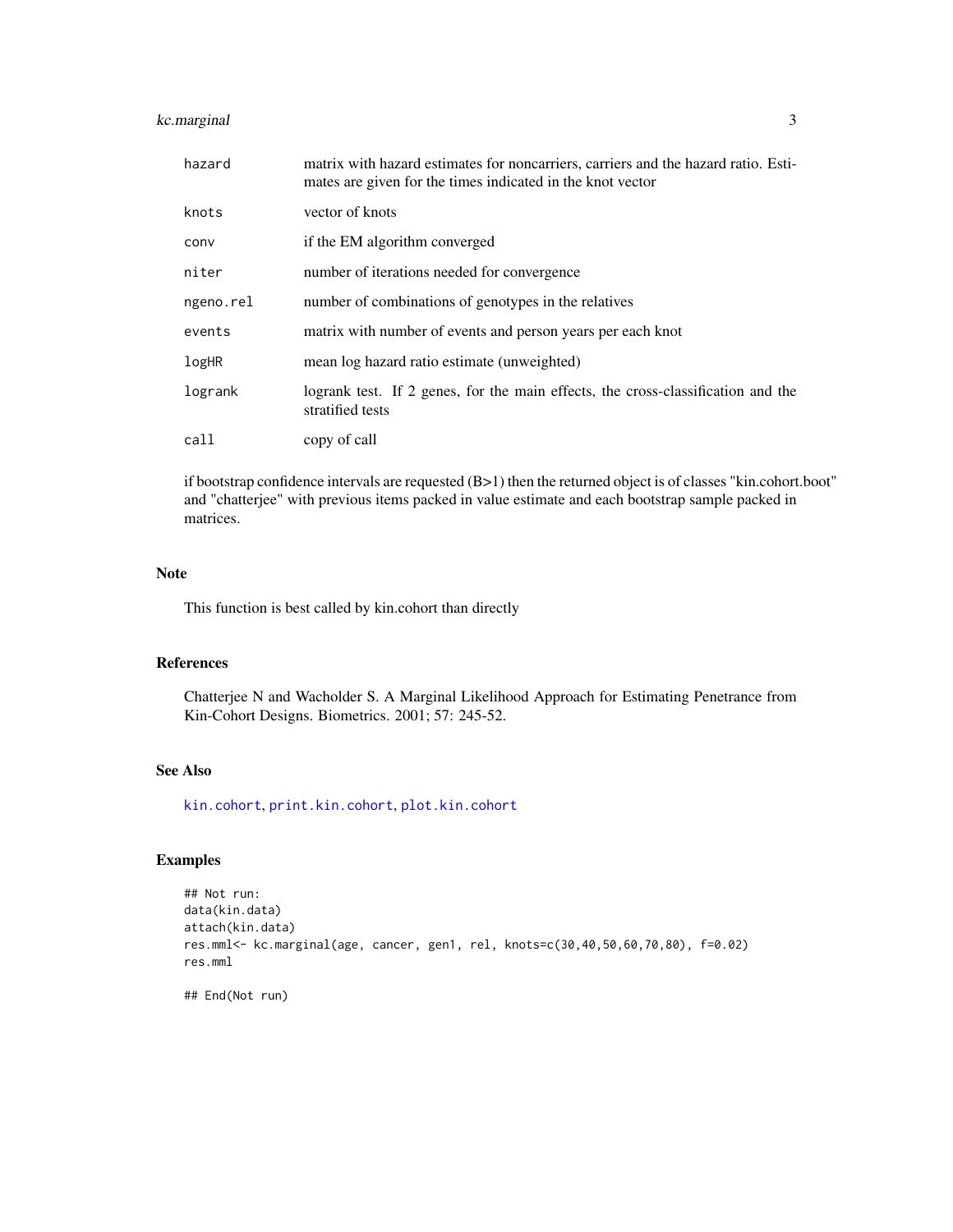# <span id="page-3-1"></span><span id="page-3-0"></span>Description

This function estimates cumulative risk and hazard at given ages for carriers and noncarriers of a mutation based on the probands genotypes. It uses the method of moments described by Wacholder et al (1998)

# Usage

```
kc.moments(t, delta, genes, r, knots, f, pw = rep(1,length(t)),
           set = NULL, B = 1, logrank = TRUE, subset, trace=FALSE)
```
# Arguments

| time variable. Usually age at diagnosis or at last follow-up                                                                                                |
|-------------------------------------------------------------------------------------------------------------------------------------------------------------|
| disease status $(1: event, 0: no event)$                                                                                                                    |
| genotype of proband numeric. A factor is preferred, otherwise numeric code of<br>genotypes (1: noncarrier, 2: carrier, [3: homozygous carrier])             |
| relationship with proband 1:parent, 2:sibling 3:offspring 0:proband. Probands<br>will be excluded from analysis and offspring will be recoded 1 internally. |
| time points (ages) for cumulative risk and hazard estimates                                                                                                 |
| mutation allele frequency in the population                                                                                                                 |
| prior weights, if needed                                                                                                                                    |
| family id (only needed for bootstrap)                                                                                                                       |
| number of boostrap samples (only needed for bootstrap)                                                                                                      |
| if logrank test is desired                                                                                                                                  |
| logical condition to subset data                                                                                                                            |
| Show iterations for bootstrap                                                                                                                               |
|                                                                                                                                                             |

# Value

object of classes "kin.cohort" and "wacholder".

| cumrisk | matrix of dimension (number of knots $x$ 3) with cumulative risk festimates or<br>noncarriers, carriers and the cumulative risk ratio |
|---------|---------------------------------------------------------------------------------------------------------------------------------------|
| knots   | vector of knots                                                                                                                       |
| km      | object class survfit (package survival)                                                                                               |
| logrank | p-value of the logrank test                                                                                                           |
| events  | matrix with number of events and person years per each knot                                                                           |
| call    | copy of call                                                                                                                          |

if bootstrap confidence intervals are requested (B>1) then the returned object is of classes "kin.cohort.boot" and "wacholder" with previous items packed in value estimate and each bootstrap sample packed in matrices.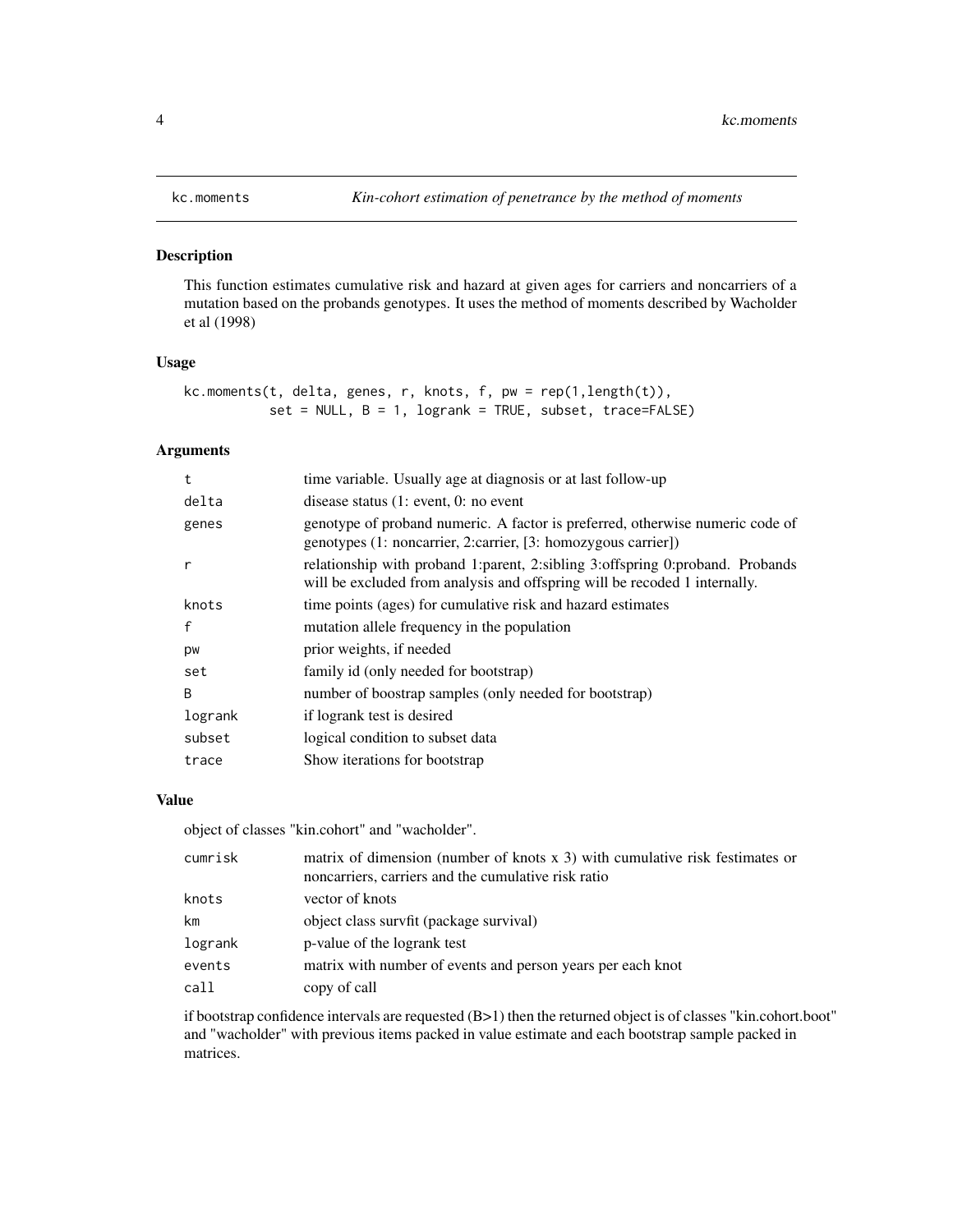#### <span id="page-4-0"></span>kin.cohort 5

# Note

This function is best called by kin.cohort than directly

#### References

Wacholder S, Hartge P, Struewing JP, Pee D, McAdams M, Lawrence B, Tucker MA. The kin-cohort study for estimating penetrance. American Journal of Epidemiology. 1998; 148: 623-9.

### See Also

[kin.cohort](#page-4-1), [print.kin.cohort](#page-6-1), [plot.kin.cohort](#page-6-1)

#### Examples

```
## Not run:
data(kin.data)
attach(kin.data)
res.km<- kc.moments(age, cancer, gen1, rel, knots=c(30,40,50,60,70,80), f=0.02)
res.km
```
## End(Not run)

<span id="page-4-1"></span>

kin.cohort *Analysis of kin-cohort data*

# Description

This function estimates cumulative risk at given ages for carriers and noncarriers of a mutation based on the probands genotypes. It can use the Marginal Maximum Likelihood estimation method (Chatterjee and Wacholder, 2001) or the method of moments (Wacholder et al, 2001). Bootstrap confidence intervals can be requested.

#### Usage

```
kin.cohort(..., method = c("marginal", "mml", "chatterjee",
                             "moments", "km", "watcholder"))
```
#### Arguments

| .      | see kc.marginal and kc.moments for details                                                                                                                                 |
|--------|----------------------------------------------------------------------------------------------------------------------------------------------------------------------------|
| method | choose estimation method: Marginal Maximum Likelihood (selected by "marginal",<br>"mml", "chatteriee") or method of moments (selected by "moments", "km",<br>"watcholder") |

#### Details

This function is a wrapper that will call [kc.marginal](#page-1-1) or [kc.moments](#page-3-1) depending on the argument method.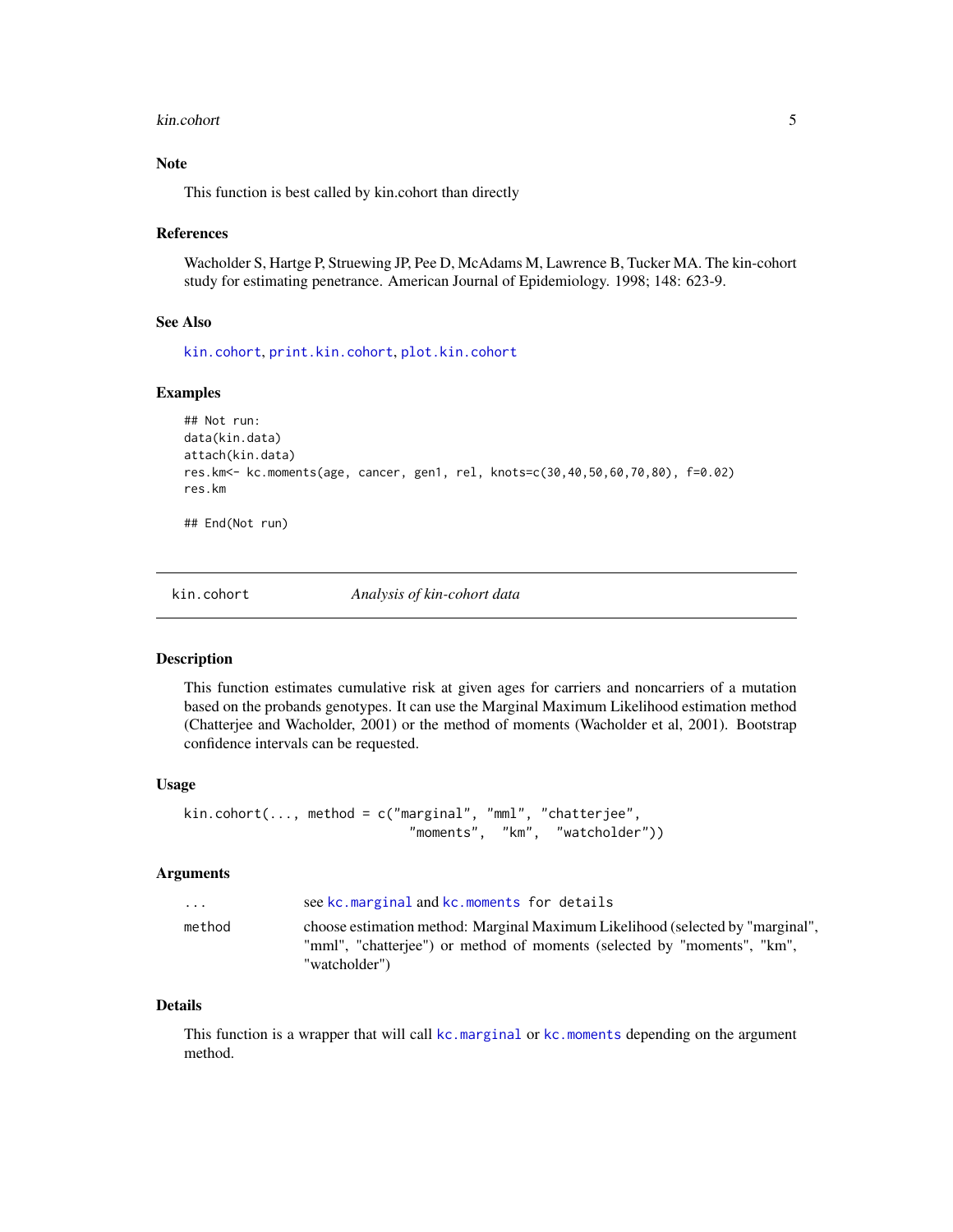#### <span id="page-5-0"></span>Author(s)

Victor Moreno, Nilanjan Chatterjee, Bhramar Mukherjee.

Maintainer: Victor Moreno <v.moreno@iconcologia.net>

#### References

Wacholder S, Hartge P, Struewing JP, Pee D, McAdams M, Lawrence B, Tucker MA. The kin-cohort study for estimating penetrance. American Journal of Epidemiology. 1998; 148: 623-9.

Chatterjee N and Wacholder S. A Marginal Likelihood Approach for Estimating Penetrance from Kin-Cohort Designs. Biometrics. 2001; 57: 245-52.

#### See Also

[kc.marginal](#page-1-1), [kc.moments](#page-3-1)

#### Examples

```
## Not run:
data(kin.data)
attach(kin.data)
res.k<- kin.cohort(age, cancer, gen1, rel, knots=c(30,40,50,60,70,80), f=0.02,
                     method="km")
res.k
plot(res.k)
plot(res.k,what="crr")
set.seed(1)
res.k.b<- kin.cohort(age, cancer, gen1, rel, knots=c(30,40,50,60,70,80), f=0.02,
                     set=family, method="km", B=10)
res.k.b
plot(res.k.b)
plot(res.k.b,what="crr")
res.m<- kin.cohort(age, cancer, gen1, rel, knots=c(30,40,50,60,70,80), f=0.02,
                    method="mml")
res.m
plot(res.m)
plot(res.m, what="hr")
res.m2<- kin.cohort(age, cancer, data.frame(gen1,gen2), rel,
                     knots=c(30,40,50,60,70,80), f=c(0.02,0.01), method="mml")
res.m2
plot(res.m2)
plot(res.m2, what="hr")
set.seed(1)
res.m.b<- kin.cohort(age, cancer, gen1, rel, knots=c(30,40,50,60,70,80), f=0.02,
                     set=family, method="mml", B=10)
res.m.b
plot(res.m.b)
```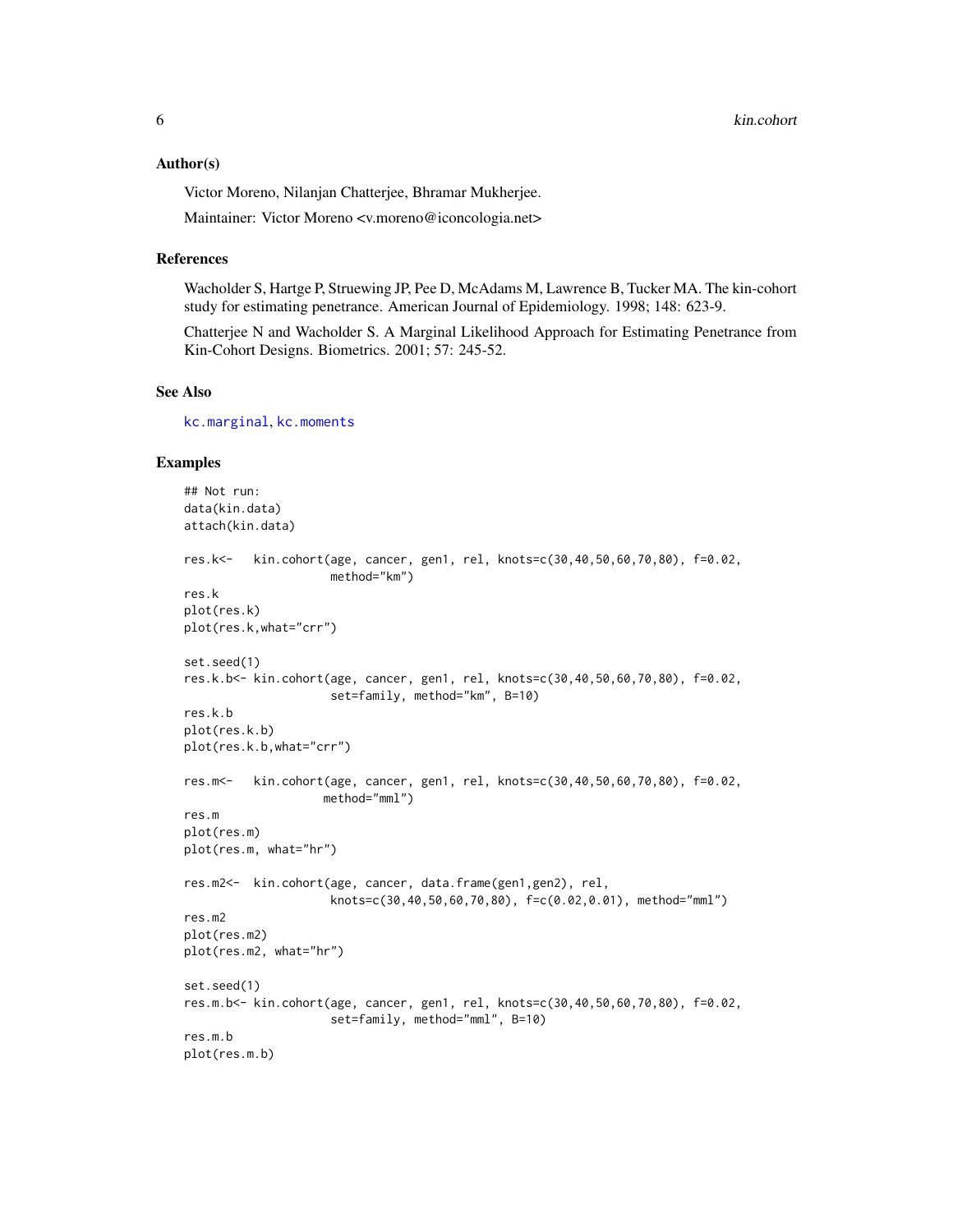#### <span id="page-6-0"></span>kin.data 7

```
plot(res.m.b, what="hr")
## End(Not run)
```
## kin.data *sample data for kin-cohort analysis*

# Description

Simulated data of a study on the penetrance of breast cancer for carriers 2 mutations.

# Usage

data(kin.data)

# Format

A data frame with 15341 observations on the following 5 variables.

age age at diagnosis or at last follow-up

cancer disease status (1: breast cancer, 0: no breast cancer

gen1 gen1 genotypes of proband

gen2 gen2 genotypes of proband

rel relationship with proband 1:parent or offspring, 2:sibling

family family id

# Examples

data(kin.data)

methods *methods for print and plot*

# <span id="page-6-1"></span>Description

Functions to print a formatted output and produce plots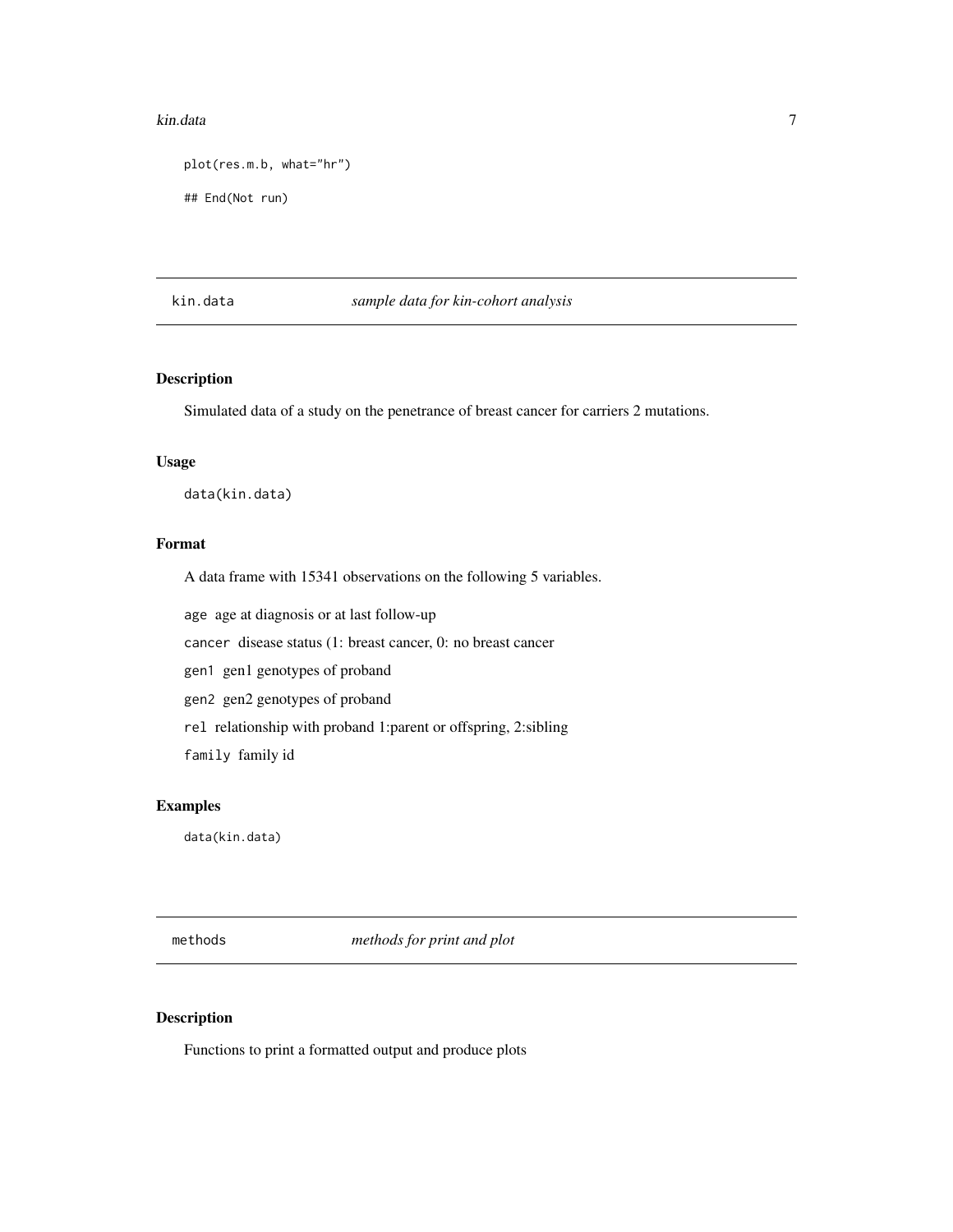#### Usage

```
## S3 method for class 'kin.cohort'
print(x, describe = TRUE, cumrisk = TRUE, hazard = FALSE, survival = FALSE,logrank = TRUE, HR = TRUE, digits = 5, ...)
## S3 method for class 'kin.cohort.boot'
print(x, \text{cumrisk} = \text{TRUE}, \text{ hazard} = \text{FALSE}, \text{ HR} = \text{TRUE}, \text{conf} = 0.95,digits = 5, show = TRUE, logrank = TRUE, ...)
## S3 method for class 'kin.cohort'
plot(x, what = c("cr", "hr", "crr"), min.age = min(x$knots),max.age = max(x$knots), max.y, type, add=False, color, line, ...)## S3 method for class 'kin.cohort.boot'
plot(x, conf = 0.95, what = c("cr", "hr", "crr"), min.age = min(x$knots),
      max.age = max(x$knots), age.start = 0, start.ref, max.y, type,
      median = FALSE, add = FALSE, color, line, \dots)
```
# Arguments

| X           | object to be printed or plotted                                                                                                                        |
|-------------|--------------------------------------------------------------------------------------------------------------------------------------------------------|
| descriptive | print table with number of events and person-years                                                                                                     |
| cumrisk     | print cumulative risk                                                                                                                                  |
| hazard      | print hazard                                                                                                                                           |
| survival    | print survival                                                                                                                                         |
| HR          | print harard ratios                                                                                                                                    |
| logrank     | print logrank p value                                                                                                                                  |
| digits      | digits for rounding                                                                                                                                    |
| show        | do not print                                                                                                                                           |
| conf        | coverage for confidence intervals                                                                                                                      |
| what        | type of plot desired: cumulative risk ("cr"), hazard ratio ("hr", for marginal<br>method only), cumulative risk ratio ("crr", for moments method only) |
| min.age     | Minimal age for plots                                                                                                                                  |
| max.age     | Maximal age for plots                                                                                                                                  |
| age.start   | initial age value $(x)$ for plots                                                                                                                      |
| start.ref   | initial risk value (y) for plots                                                                                                                       |
| max. y      | Max value for y axis                                                                                                                                   |
| type        | type of line in plots                                                                                                                                  |
| add         | If TRUE, then lines are added to current plot. Useful to compare analyses.                                                                             |
| color       | change line colors using a vector of values                                                                                                            |
| line        | change line width using a vector of values                                                                                                             |
| median      | plot median of bootstrap samples instead of point estimates                                                                                            |
| $\cdots$    | additional arguments for print or plot                                                                                                                 |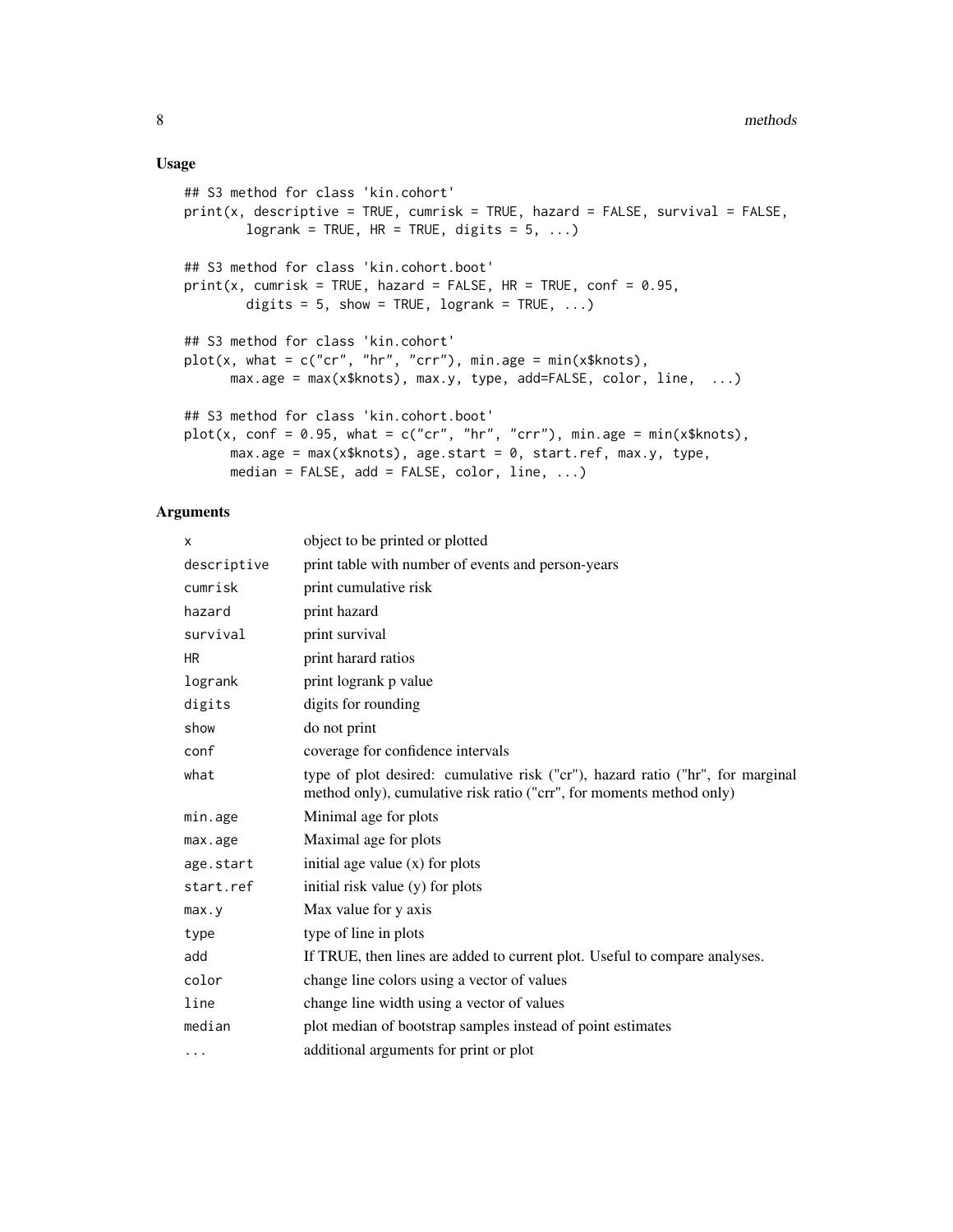#### <span id="page-8-0"></span>simulations **9**

# Details

Specific output and plot types can be selected with arguments

simulations *simulation of kin cohort studies*

# Description

Functions to simulate data for kin-cohort analysis

# Usage

```
kc.simul(nfam, f, hr, rand = 0, mean.sibs = 2, mean.desc = 1.5,
         a \cdot age = 8, b \cdot age = 80, a \cdot cancer = 3, b \cdot cancer = 180)
sample.caco(object, p.cases = 1, caco.ratio = 1, verbose = TRUE)
## S3 method for class 'kin.cohort.sample'
summary(object,...)
```
# Arguments

| nfam       | number of families to be generated                                                                  |
|------------|-----------------------------------------------------------------------------------------------------|
| f          | allele frequency                                                                                    |
| hr         | hazard ratio for disease carriers relative noncarriers                                              |
| rand       | variance of random effect for cancer incidence (ratio of hr)                                        |
| mean.sibs  | mean number of sibilings and descendants (~Poisson)                                                 |
| mean.desc  | mean number of sibilings and descendants (~Poisson)                                                 |
| a.age      | shape parameter for age (~Weibull)                                                                  |
| b.age      | scale parameter for age (~Weibull)                                                                  |
| a.cancer   | shape parameter for cancer incidence (~Weibull)                                                     |
| b.cancer   | scale parameter for cancer incidence (~Weibull)                                                     |
| object     | object of class kin.cohort.sample and data.frame                                                    |
| p.cases    | proportion of cases (affected) to include in sample. if more than 1, the exact<br>number is assumed |
| caco.ratio | ratio of controls per case to include in sample                                                     |
| verbose    | show the number of cases and controls sampled                                                       |
| $\cdots$   | additional arguments                                                                                |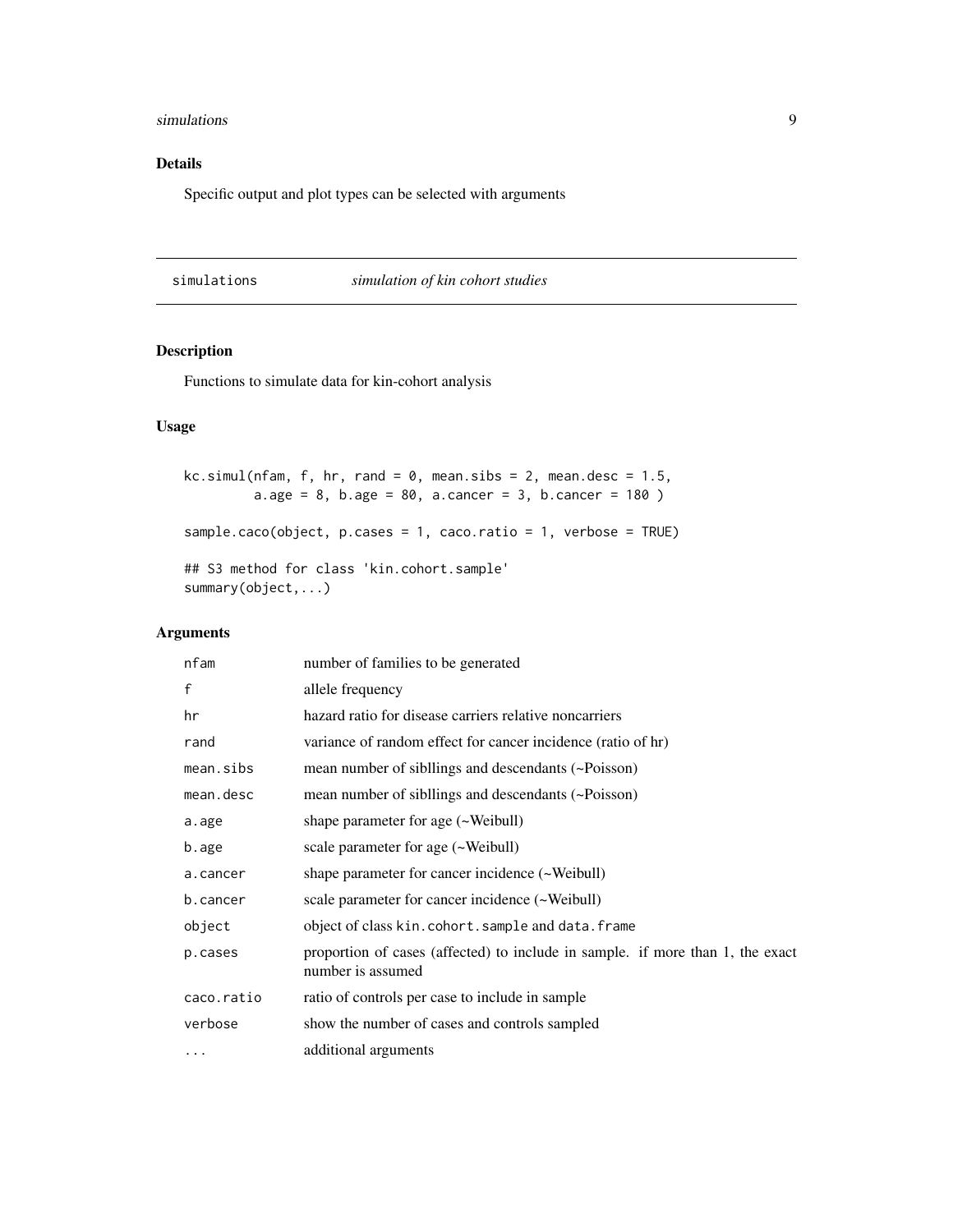# Details

kc.simul will generate a cohort of probands of size nfam. Default parameters simulate a typical cancer study. Each of them will be assigned: a carrier status with probability  $f^2 + 2f(1$ f); a current age drawn from a Weibull distribution with parameters a age and b age; an age at diagnosis (agecancer) drawn from a Weibull distribution with parameters a.cancer and b.cancer, if noncarrier. For carries, the scale (b.cancer) is shifted to get the desired hazard ratio (hr). If rand>0, then a family specific random effect is also added, drawn from a normal distribution with mean 0 and sd rand. If agecancer< age then the disease status (cancer) will be 1, 0 otherwise.

First degree relatives are generated for each proband: two parents, a random number of sibblings (drawn from a Poisson withe mean mean.sibs), and a random number of descendants (drawn from a Poisson with mean mean.desc). Each of them is assiggned a carrier status with probability according to mendelian transmission conditional of the proband carrier status. Current age for relatives are generated conditional on the proband's age, with random draws from normal distribution. Age at diagnosis (agecancer) is assumed independent, except for the optional family random effect. Gender is assigned at random with probability 0.5 for all individuals.

Note that the simulation of residual familial correlation with a random effect (rand\$>0) does not mantain the desired hazard ratio (hr).

The generic function summary will show the number and proportion of carriers and affected subjects in the sample.

sample.caco will sample (from a simulation generated by kc.simul) a subset of cases (afected probands) and controls (unaffected probands) and their relatives. Currently only random sampling of controls is implemented (no matching). Sampling fraction is controled by caco.ratio.

Currently, only one gene and one disease are simulated.

# Value

object of class kin.cohort.sample and data.frame with fields

| famid        | family id                                                                               |
|--------------|-----------------------------------------------------------------------------------------|
| rel          | relative type (0=proband, 1=parents, 2=sibblings, 3=descendants)                        |
| age          | current age of each subject                                                             |
| gender       | gender (0=male, 1=female)                                                               |
| carrier      | carrier status of proband (0=noncarrier, 1=carrier), common for all family mem-<br>bers |
| cancer       | affected $(0=no, 1=yes)$                                                                |
| agecancer    | age at diagnosis or current age if not affected                                         |
| real.carrier | carrier status or relatives (0=noncarrier, 1=carrier)                                   |

# Examples

```
## Not run:
set.seed(7)
## cohort
s<-kc.simul(4000, f=0.03, hr=5)
summary(s)
```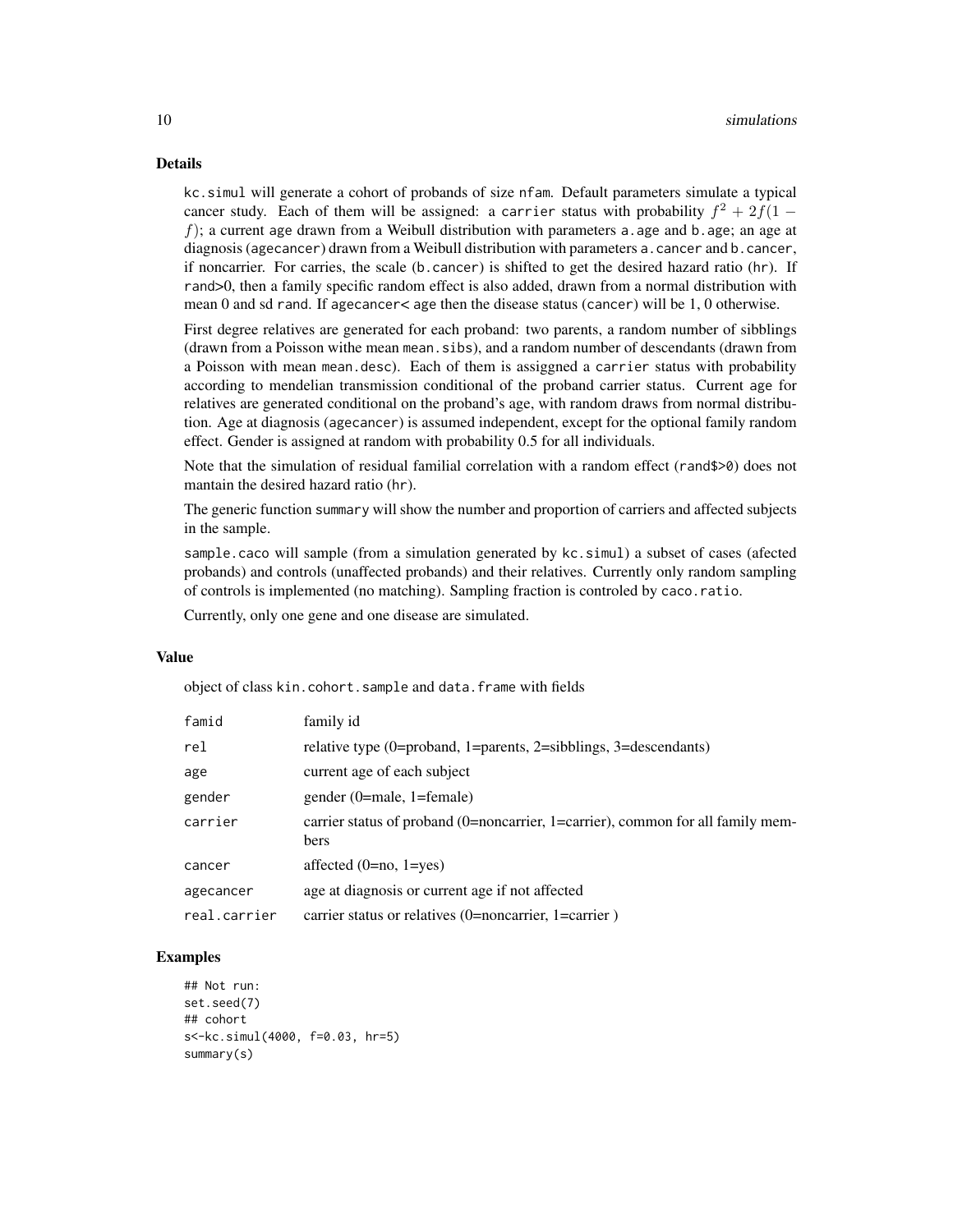#### simulations and the state of the state of the state of the state of the state of the state of the state of the state of the state of the state of the state of the state of the state of the state of the state of the state o

```
## exclude probands
m.coh<- kc.marginal(s$agecancer, s$cancer, factor(s$carrier), s$rel,
                    knots=c(30,40,50,60,70,80,90), f=0.03)
m.coh
## relatives only
r.coh<- coxph(Surv(agecancer,cancer)~real.carrier, data=s)
print(exp(coef(r.coh)))
## probands only
p.coh<- coxph(Surv(agecancer,cancer)~carrier, data=s)
print(exp(coef(p.coh)))
## case-control
s.cc<- sample.caco(s)
summary(s.cc)
## exclude probands
m.caco<- kc.marginal(s.cc$agecancer, s.cc$cancer, factor(s.cc$carrier),
                     s.cc$rel, knots=c(30,40,50,60,70,80,90), f=0.03)
m.caco
## relatives only
r.caco<- glm(cancer~real.carrier, family=binomial, data=s.cc, subset=(s.cc$rel!=0))
print(exp(coef(r.caco)[2]))
## probands only
p.caco<- glm(cancer~carrier, family=binomial, data=s.cc, subset=(s.cc$rel==0))
print(exp(coef(p.caco)[2]))
## End(Not run)
```